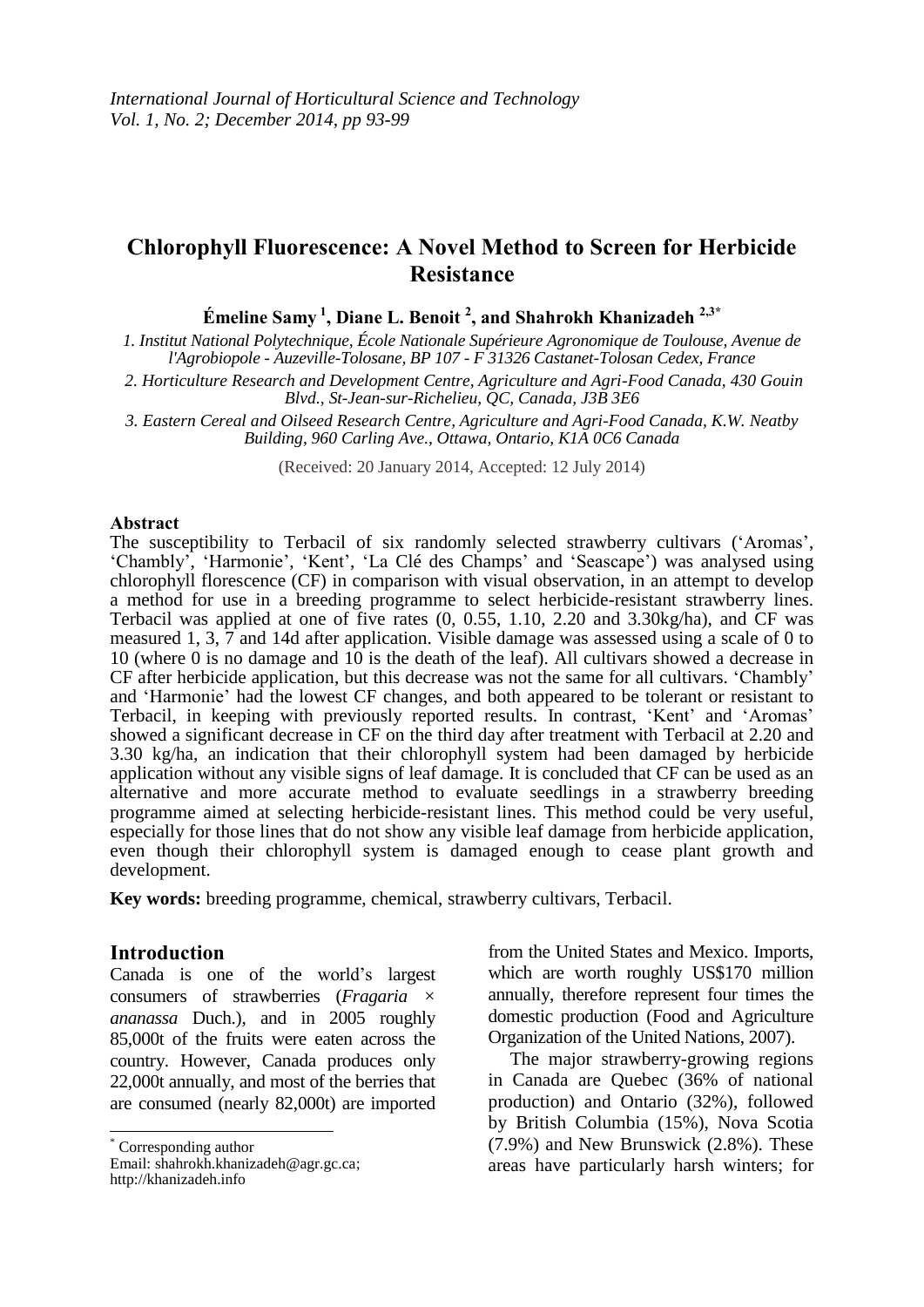example, temperatures in Quebec may drop as low as −45 C during the winter (Khanizadeh and DeEll, 2005). Since strawberries are important to Canadians, increasing production by adapting this fruit to local conditions is crucial.

Newly selected cultivars at Agriculture and Agri-Food Canada's Horticulture Research and Development Centre, located in Quebec, are developed for certain characteristics such as cold-hardiness and resistance to disease and mechanical harvesting. The characteristics of these selected cultivars are analysed, and their resistance to various diseases, pests and herbicides is evaluated annually during the selection process.

Only Terbacil herbicide is licensed for strawberries and it is commonly used in the first planting year to protect against grasses and broadleaf weeds (Centre de référence en agriculture et agroalimentaire, 2007; McCully and Jensen, 2004; Ontario Ministry of Agriculture, Food and Rural Affairs, 2012).

The measurement of chlorophyll fluorescence (CF) is a new method used in recent years to determine the response of leaves to different types of stress such as cold and drought (DeEll and Toivonen, 2003) as well as to aid in fruit breeding (Khanizadeh and DeEll, 2003). The CF method is based on the fact that the light energy absorbed by chlorophyll molecules can be spent in three different ways: it can be used to fuel photosynthesis, be dissipated as heat, or be re-emitted as light (fluorescence). In the first process, the de-excitation of chlorophyll occurs through a photochemical pathway that allows the chlorophyll reaction centre (P680) of Photosystem II to reduce an electron acceptor, plastoquinone  $Q_A$ , and thus complete the electron chain; this process accounts for most de-excitation. In the second process, the de-excitation of chlorophyll is accomplished by the dissipation of energy through heat. The first two processes compete with the third process, the de-excitation pathway involving the emission of fluorescence. Therefore, an

increase in the first two parameters results in a decrease in CF. In contrast, increased fluorescence occurs when the Photosystem II reaction centres are closed (i.e., are reduced) at the plastoquinone  $Q_A$  level (Maxwell and Johnson, 2000). This increase occurs because chlorophyll can no longer transmit its energy to plastoquinone  $Q_A$  if the latter has already been reduced; instead, de-excitation occurs through the emission of fluorescence. The advantage of using CF measurement is that not only is it very effective but also it is nondestructive and can be carried out in the field. Recent studies have shown that when a Photosystem II inhibitor herbicide such as Terbacil is applied to leaves, fluorescence decreases, demonstrating the role of the herbicide in inhibiting the photosystem (Christensen *et al.,* 2003). However, to date no study has focused on demonstrating the potential correlation between visible damage and decreased CF after herbicide application.

The purpose of the present study was, therefore, to determine if there is a correlation between visible damage and decreased leaf fluorescence after treatment with herbicide. Should such a relationship be demonstrated, the herbicide resistance of cultivars or new lines in a breeding programme could be determined simply by measuring their CF, without having to wait for visible symptoms to appear.

## **Marerials And Methods**

## **Experimental set-up**

The experiments were carried out at the Horticulture Research and Development Centre, in Saint-Jean-sur-Richelieu, QC, Canada. Six strawberry cultivars ('Aromas', 'Chambly', 'Harmonie', 'Kent', 'La Clé des Champs' and 'Seascape') were grown in a greenhouse under natural light. 'Aromas' and 'Seascape' are ever-bearing, whereas 'Chambly', 'Harmonie', 'Kent' and 'La Clé des Champs' are June-bearing. Barerooted plants of these cultivars were harvested in the late autumn and kept in a cold room between −1 and 0 C until they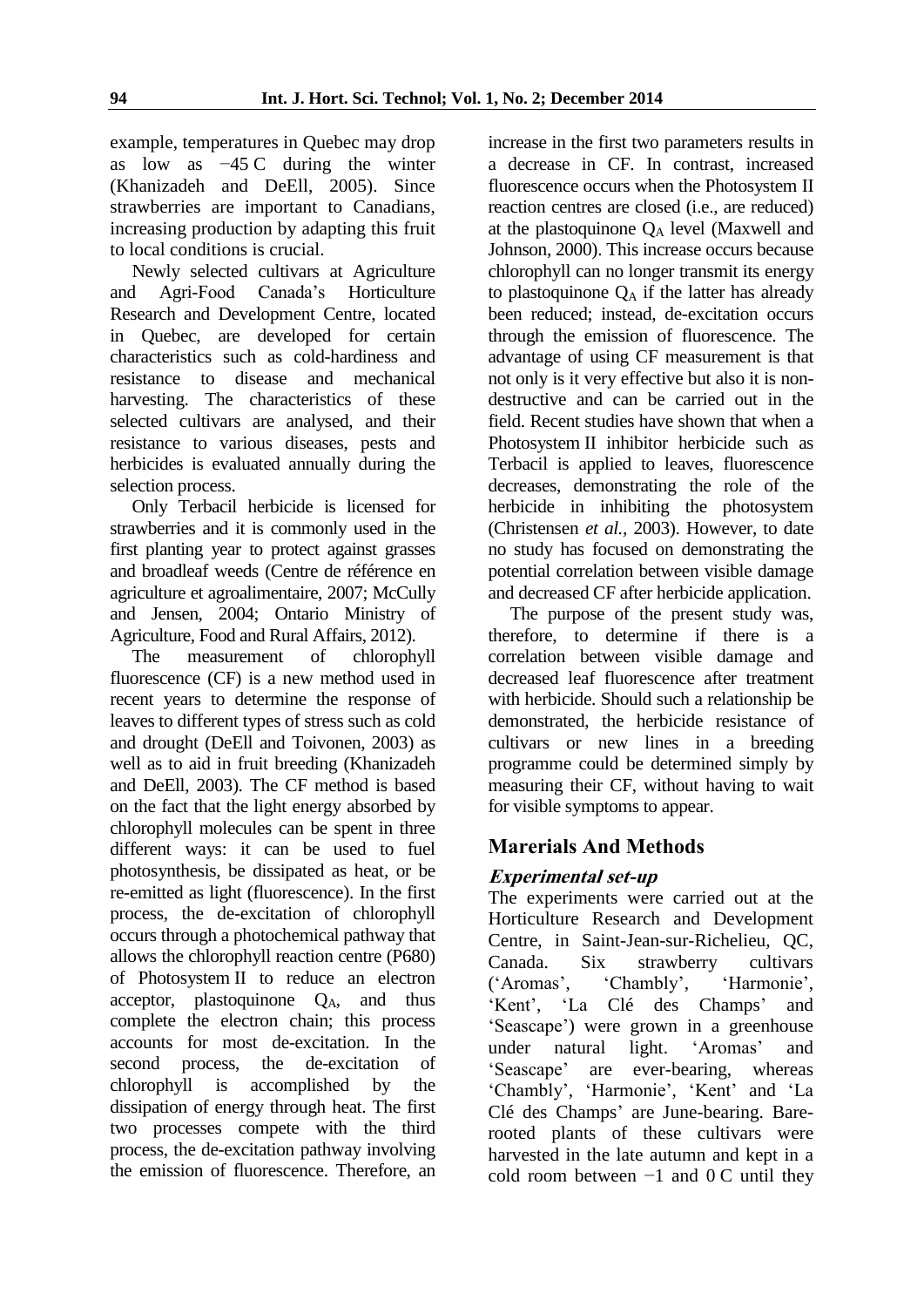were planted in six-inch pots containing Premier Pro-Mix BX soil mixture. The potted plants were then transferred to the greenhouse and watered daily as needed, until the plants were seven weeks old, at which point they had enough leaves for the experiment to begin.

A completely randomized block design was used in both experiments, and five plants were used in each block.

### **Herbicide application**

The herbicide used was Terbacil (3-*tert*butyl-5-chloro-6-methyluracil), for which the recommended maximum application rate is  $0.55$ kg ha<sup>-1</sup> for seven-week-old plants during the first planting year (Centre de référence en agriculture et agroalimentaire, 2007). Five different rates of Terbacil (0, 0.55, 1.10, 2.20 and  $3.30\text{kg}$  ha<sup>-1</sup>) were applied, and the control group received only water.

The sprayer used was a 1-L hand sprayer calibrated to apply 11.5mL of solution per 10 squirts, with an accuracy of roughly 2µg. The solutions for the test rates were obtained by mixing 0.48, 0.96, 1.92 and 2.88g of Terbacil (wettable powder) in 10L of water to obtain rates of 0.55, 1.10, 2.20 and  $3.30$ kg ha<sup>-1</sup>, respectively.

After herbicide application, the plants were not watered for 48h to avoid washing off the herbicide (Polter *et al*., 2005), but daily watering was resumed afterward.

### **Fluorescence measurements**

Measurements of CF were taken on all plants before the application of the herbicide, and were repeated 1, 3, 7 and 14d post-application. Measurements were taken on opposite leaves on the same plant, and the most representative leaves were selected on the basis of the same age, development stage, side, exposure to light and chlorophyll content. Measurements of CF were always taken on the same two leaves, which were tagged with coloured labels.

In addition, a specific dark period was used throughout the experiment before CF was measured, as described previously (DeEll and Toivonen, 2003). The CF was measured after the plants had been kept in the dark for 2h in a Conviron RGV36 plant growth chamber (Winnipeg, MB, Canada) with a temperature of 25 C and relative humidity of 60%.

An Opti-Sciences OS30p chlorophyll fluorometer (Opti-Sciences, 2004) was used to measure CF, and the fluorescence rate (Fv/Fm, the ratio of variable fluorescence to maximum fluorescence) was calculated using the method described by DeEll and Toivonen (2003).

## **Foliar phytotoxicity symptoms**

Each leaf that was selected was checked after the herbicide application to assess visible damage. Damage was recorded on a scale from 0 to 10 (where 0 is no damage and 10 is the death of the leaf). Photos of the plants were taken before herbicide application as well as 3, 7 and 14d afterward to monitor the evolution of visible symptoms.

### **Statistical tests**

The data were subjected to the analysis of variance (ANOVA) and general linear model (GLM) procedures of the SAS software package (SAS Institute, 1989) and were then used to determine the differences between cultivars and the effect of the herbicide rate. In addition, a regression analysis was carried out for each cultivar to determine if there was a linear relationship between the treatment and the Fv/Fm ratio.

#### **Results**

All cultivars showed a linear response to an increase in the herbicide rate (Table 1). However, not all cultivars reacted in the same way. 'Aromas' and 'Kent' appeared to be the most sensitive to Terbacil, whereas 'Chambly' and 'Harmonie' seemed to be more resistant. These findings are in keeping with previously published data on the 'Chambly' cultivar (Khanizadeh *et al*., 1990).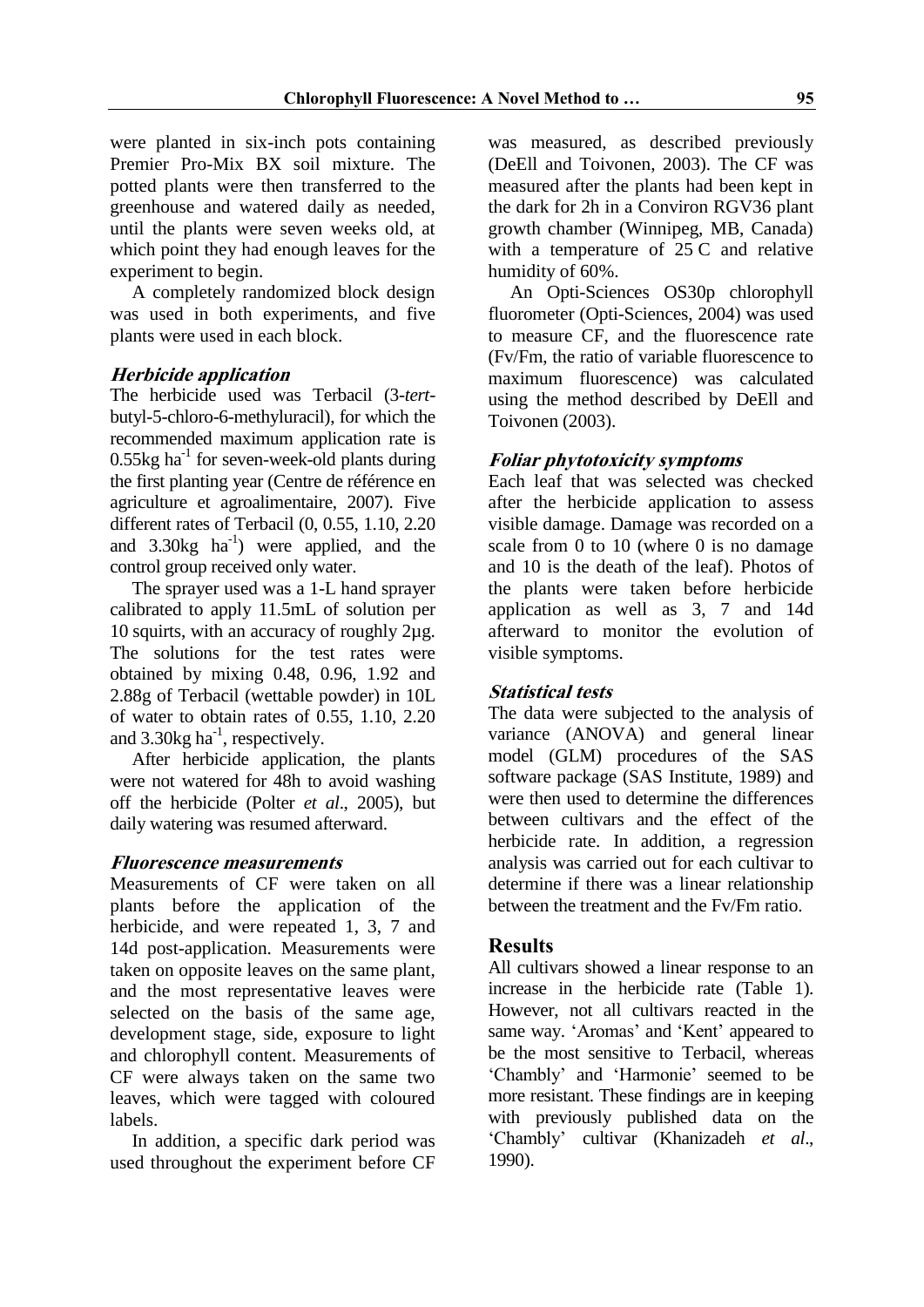|                        |                  | Fv/Fm        |                     |                     |                             |                     |                  |                      |                     |           |
|------------------------|------------------|--------------|---------------------|---------------------|-----------------------------|---------------------|------------------|----------------------|---------------------|-----------|
| Cultivar               | Day              | $\mathbf{0}$ | 0.55                | 1.10                | 2.20                        | 3.30                | LSD <sup>†</sup> | Effect               | Equation            | $R^2$     |
|                        |                  | kg/ha        | kg/ha               | kg/ha               | kg/ha                       | kg/ha               |                  |                      |                     |           |
| 'Aromas'               | $\boldsymbol{0}$ | 0.820a       | 0.812a              | 0.827a              | $0.812\ a$                  | $0.826\,\mathrm{a}$ | $0.02*$          |                      |                     |           |
|                        | $\mathbf{1}$     | 0.808a       | 0.780a              | 0.742a              | 0.575 b                     | 0.725a              | $0.12*$          |                      |                     |           |
|                        | 3                | 0.837a       | 0.797a              | 0.714a              | 0.493 b                     | 0.515 b             | $0.15*$          | $L^{\dagger\dagger}$ | $0.840 - 0.097x***$ | $0.28***$ |
|                        | $\boldsymbol{7}$ | 0.833a       | 0.824a              | $0.814$ a           | $0.448 b(1)$ <sup>†††</sup> | 0.361 b(7)          | $0.25*$          |                      |                     |           |
|                        | 14               | 0.832a       | $0.822\,\mathrm{a}$ | 0.741a              | 0.424 b(5)                  | 0.357 b(10)         | $0.29*$          |                      |                     |           |
| 'Chambly'              | $\boldsymbol{0}$ | 0.822a       | 0.821a              | 0.823a              | 0.831a                      | $0.820\,\mathrm{a}$ | $0.02*$          |                      |                     |           |
|                        | $\mathbf{1}$     | $0.802$ ab   | $0.805$ ab          | $0.822\,\mathrm{a}$ | $0.768$ bc                  | 0.740c              | $0.05*$          |                      |                     |           |
|                        | 3                | 0.835a       | 0.803a              | $0.807\,\mathrm{a}$ | 0.794a                      | 0.702 b             | $0.06*$          | L                    | $0.831 - 0.019x***$ | $0.12***$ |
|                        | 7                | 0.834a       | 0.828a              | 0.830a              | $0.807\,\mathrm{a}$         | 0.824a              | $0.04*$          |                      |                     |           |
|                        | 14               | 0.825a       | 0.824a              | 0.822a              | 0.802a                      | 0.700a              | $0.14*$          |                      |                     |           |
| 'Harmonie'             | $\boldsymbol{0}$ | 0.833a       | 0.819 ab            | 0.817b              | $0.830$ ab                  | $0.827$ ab          | $0.02*$          |                      |                     |           |
|                        | $\mathbf{1}$     | 0.833a       | 0.825a              | $0.804$ ab          | $0.808$ ab                  | 0.746 b             | $0.07*$          |                      |                     |           |
|                        | 3                | 0.835a       | $0.824$ ab          | $0.821$ ab          | $0.794$ ab                  | 0.764 <sub>b</sub>  | $0.07*$          | L                    | $0.831 - 0.009x***$ | $0.07***$ |
|                        | $\tau$           | 0.832 ab     | 0.838a              | 0.833 ab            | 0.816 <sub>b</sub>          | 0.831 ab            | $0.02*$          |                      |                     |           |
|                        | 14               | 0.823a       | 0.834a              | 0.814a              | 0.834a                      | 0.832a              | $0.02*$          |                      |                     |           |
| 'Kent'                 | $\boldsymbol{0}$ | 0.832a       | 0.819a              | $0.803\ \mathrm{a}$ | $0.809\,\mathrm{a}$         | 0.823a              | $0.05*$          |                      |                     |           |
|                        | $\mathbf{1}$     | 0.841a       | 0.783 bc            | 0.790 <sub>b</sub>  | 0.742c                      | 0.740c              | $0.05*$          |                      |                     |           |
|                        | 3                | 0.843a       | 0.794a              | 0.716a              | 0.768a                      | 0.474 b             | $0.13*$          | L                    | $0.847 - 0.076x***$ | $0.26***$ |
|                        | $\tau$           | 0.837a       | 0.747 ab            | $0.792$ ab          | $0.695$ ab                  | 0.631 b(1)          | $0.19*$          |                      |                     |           |
|                        | 14               | 0.835a       | 0.803a              | $0.747$ ab          | 0.638 b                     | 0.134c(4)           | $0.16*$          |                      |                     |           |
| 'La clé des<br>Champs' | $\boldsymbol{0}$ | $0.818$ ab   | 0.818 ab            | 0.835a              | $0.827$ ab                  | $0.815\,\mathrm{b}$ | $0.02*$          |                      |                     |           |
|                        | $\mathbf{1}$     | 0.782a       | 0.807a              | 0.766a              | 0.759a                      | 0.608 b             | $0.09*$          |                      |                     |           |
|                        | $\mathfrak{Z}$   | 0.836a       | $0.744$ ab          | 0.786a              | 0.611 bc                    | 0.543 c             | $0.13*$          | L                    | $0.832 - 0.043x***$ | $0.22***$ |
|                        | $\tau$           | 0.829a       | 0.828a              | 0.824a              | $0.753$ ab                  | 0.650 <sub>b</sub>  | $0.11*$          |                      |                     |           |
|                        | 14               | 0.831a       | 0.826a              | 0.820a              | 0.762a                      | $0.780\,\mathrm{a}$ | $0.09*$          |                      |                     |           |
| 'Seascape'             | $\boldsymbol{0}$ | 0.825a       | $0.824$ ab          | 0.807 <sub>b</sub>  | $0.818$ ab                  | 0.817 ab            | $0.02*$          |                      |                     |           |
|                        | $\mathbf{1}$     | 0.828a       | 0.762 b             | $0.790$ ab          | $0.733$ bc                  | 0.681c              | $0.06*$          |                      |                     |           |
|                        | 3                | 0.831a       | 0.811a              | 0.806a              | $0.740$ ab                  | 0.673 b             | $2.07*$          | L                    | $0.833 - 0.038x***$ | $0.19***$ |
|                        | $\tau$           | 0.825a       | 0.826a              | 0.816a              | 0.765a                      | 0.710a              | $0.14*$          |                      |                     |           |
|                        | 14               | 0.820a       | 0.824a              | $0.798\,\mathrm{a}$ | $0.727$ ab                  | $0.616\,\mathrm{b}$ | $0.17*$          |                      |                     |           |

**Table 1. Effects of the application of five different rates of Terbacil on the fluorescence rate (Fv/Fm) and the appearance of visible damage in six strawberry cultivars (seven-week-old plants).** 

† LSD, least significant difference. †† L, linear.

††† The number in parentheses represents the score for visible damage on the leaf when damage was observed (where 1 is slight damage and 10 is the death of the leaf).

*a–c* On a given line, values followed by the same letter are not significantly different at *P*<0.05.

\*, statistically significant at 0.05; \*\*, statistically significant at 0.01; \*\*\*, statistically significant at 0.001.

Figure 1 shows the effect of herbicide application on the fluorescence rate. Healthy plants generally have Fv/Fm values between 0.75 and 0.8 (Khanizadeh and DeEll, 2003). The cultivar 'Harmonie' seemed to be resistant to Terbacil, given that at an application rate of 3.3kg/ha, the Fv/Fm value remained above 0.8 (Table 1). 'Chambly' was also resistant, since its Fv/Fm ratio remained at or above 0.75. 'Seascape' and 'La Clé des Champs' showed a slight sensitivity to Terbacil.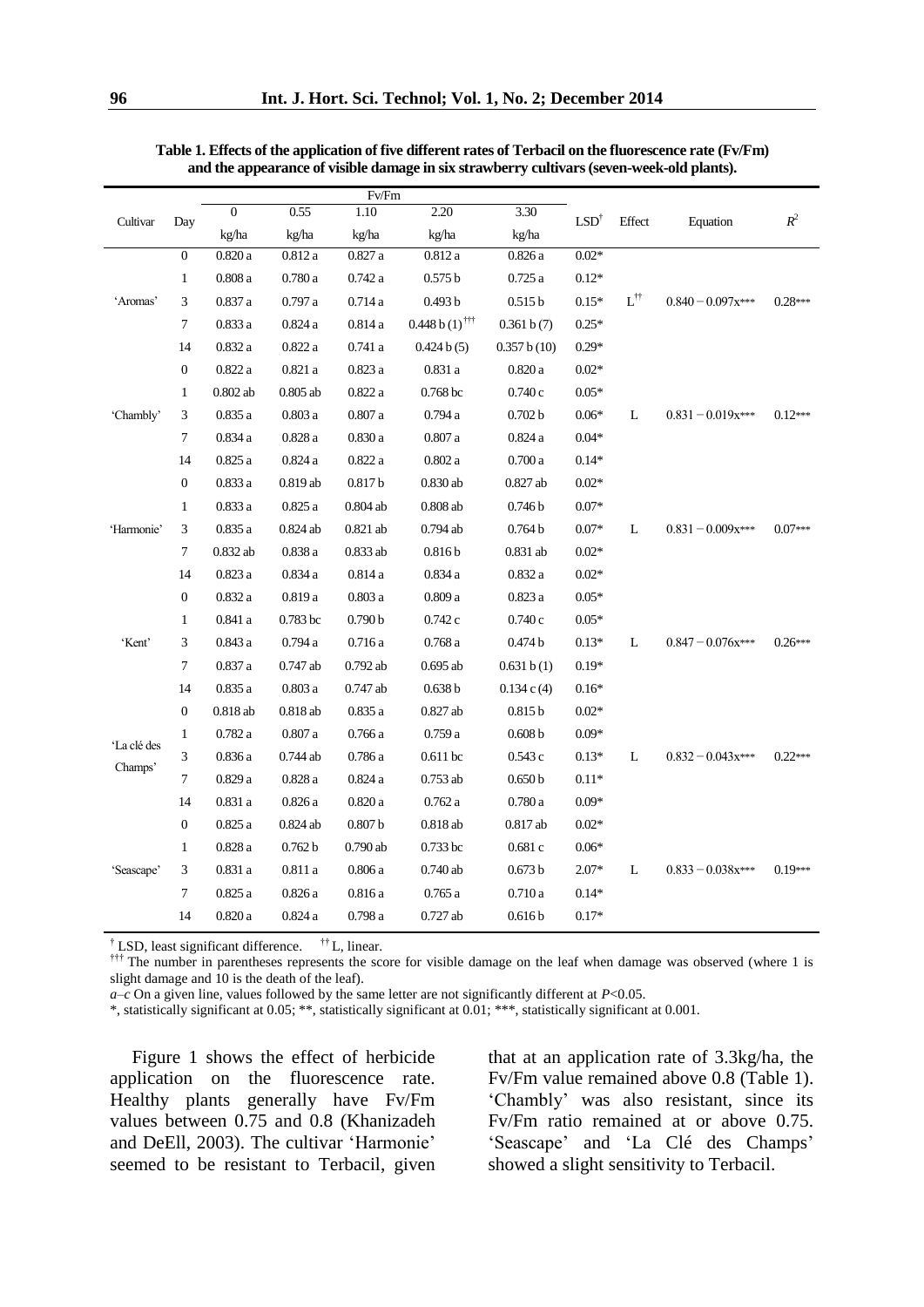

**Fig. 1. Effects of the application of five different rates of Terbacil on the fluorescence rate (Fv/Fm) in seven-week-old plants of six strawberry cultivars.**

Beginning on day 3, the response of 'Aromas' to the treatments at 2.2 and 3.3kg  $ha^{-1}$  was strikingly different from that of the other cultivars, and a significant difference was observed between the treatments at 1.1 and 2.2 $kg$  ha<sup>-1</sup>. On day 14, the difference in the values of the Fv/Fm ratio between the control plants and the plants receiving the treatment at 1.1 kg  $ha^{-1}$  was only 11%. The disparity was much greater (close to 50%) between the control plants and the plants treated with 2.2  $kg$   $ha^{-1}$ . 'Aromas' seemed to be the most susceptible cultivar, followed by 'Kent'.

### **Foliar phytotoxicity symptoms**

The only cultivars with visible symptoms from herbicide application were 'Aromas' and 'Kent', which displayed progressive leaf necrosis. In 'Kent', these symptoms appeared mainly in plants receiving 3.3kg ha<sup>-1</sup>, whereas in 'Aromas', the symptoms also appeared in plants receiving 2.2kg/ha. The symptoms began to appear on the fifth day after application.

Figure 2 shows that in 'Kent', the Fv/Fm ratio decreased faster than the symptoms appeared. On day 3, no symptoms were visible, yet fluorescence values were already very low. The same observation applies to 'Aromas'. Fluorescence can therefore detect a cultivar's susceptibility before the appearance of visible symptoms. Damage was visible only on 'Aromas' and 'Kent' on days 7 and 14, with symptoms worsening on day 14, and these symptoms were present only at rates of  $2.2$ kg ha<sup>-1</sup> or above.





The same trend was seen in the evolution of visible damage. The cultivars 'Aromas' and 'Kent' seemed to be much more susceptible to Terbacil than 'Harmonie', 'Chambly', 'Seascape' and 'La Clé des Champs' were, and this sensitivity increased with the application rate.

#### **Discussion**

The results of the experiment show that the cultivars 'Harmonie' and 'Chambly' were resistant to Terbacil, 'Seascape' and 'La Clé des Champs' were moderately sensitive, and 'Aromas' and 'Kent' were very susceptible.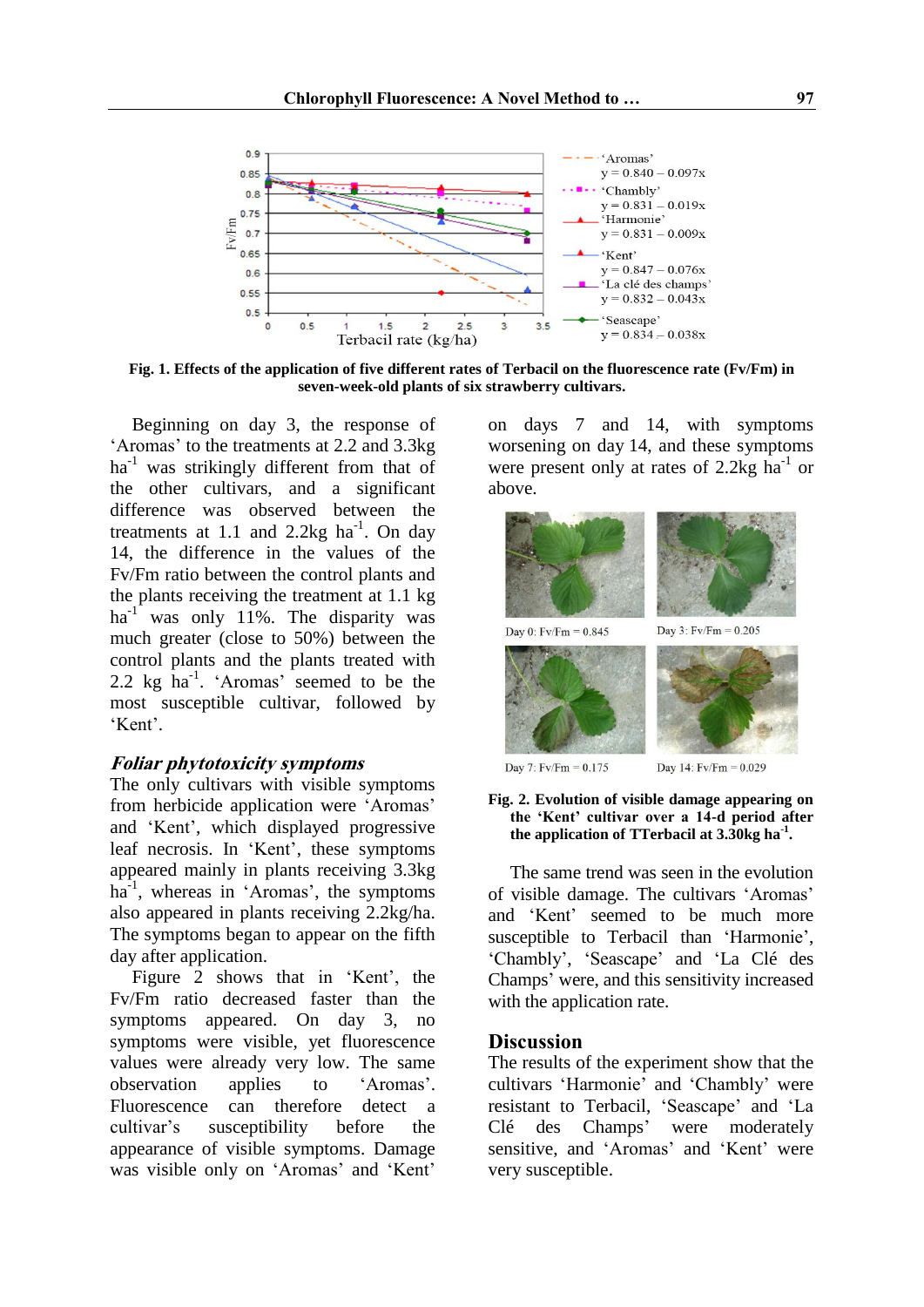For 'Aromas' and 'Kent', the decrease in fluorescence values was accompanied by the appearance of visible symptoms. Although a drop in fluorescence values was also observed in the other cultivars, their leaves appeared to be undamaged. Therefore, the value of Fv/Fm must drop below a certain threshold before symptoms are observed. At values over 0.6, it can be assumed that no symptoms will appear, and the cultivar can be considered resistant to the herbicide.

Therefore, a relationship exists between decreased fluorescence and the appearance of visible damage. Fluorescence measurements provide a quantitative value of the stress experienced by the plant and are a more objective method than visual observations. Since the assessment of visible damage is very subjective, the CF measurement technique allows a more rigorous interpretation of the results. However, it is necessary to determine a threshold below which the fluorescence value is sufficiently low that the cultivar should be considered sensitive to the herbicide. As Table 1 shows, on day 1 no difference can be observed between the cultivars regardless of the treatment, and not until day 3 do the actual effects of the herbicide on fluorescence begin to appear, even though most cultivars have similar fluorescence values. However, by day 7, at high rates of the herbicide, significant differences in fluorescence can be seen, and visible symptoms begin to appear.

Herbicide-sensitive cultivars such as 'Kent' show little or no visible damage in the field even though their leaves are damaged internally. According to Polter *et al.* (2004), when Terbacil is applied solely on the leaves of greenhouse-grown strawberries, the injuries observed are greater than those seen when the herbicide is applied to the roots. Barrentine and Warren (1970) reported that Terbacil absorption by leaves is negligible in comparison with root uptake. In the present experiment, the roots were not affected by the herbicide, whereas in the field, a portion of the herbicide reaches and penetrates into the soil, where it can be absorbed by the roots. As a result, the herbicide's phytotoxic effect is increased.

In this type of experiment, it would be preferable to use younger plants (four weeks old), which are more sensitive to Terbacil, since herbicide tolerance increases as the layers of epicuticular wax develop and as the plant grows and its root system becomes larger and deeper. The composition and morphology of the cuticular layers also change with the age of the leaves, and the cuticles of the mature leaves limit the foliar uptake of Terbacil (Polter *et al.,* 2004; Genez and Monaco, 1983).

In conclusion, CF measurements do provide good estimates of herbicide tolerance and can be used in a breeding programme to select for resistant lines.

## **References**

- 1. Barrentine, J.L., and G.F. Warren. 1970. Isoparaffinic Oil as a Carrier for Chlorpropham and Terbacil. Weed Sci. 18:365-372.
- 2. Agriculture and Agri-Food Canada. 2005. Crop Profile for Strawberry in Canada. Pesticide Risk Reduction Program, Pest Management Centre, AAFC, Government of Canada. Online: http://publications.gc.ca/collections/collection\_2 009/agr/A118-10-17-2005E.pdf.
- 3. Christensen, M.G., H.B. Teicher, and J.C. Streibig. 2003. Linking Fluorescence Induction Curve and Biomass in Herbicide Screening. Pest Manag. Sci. 59:1303-1310.
- 4. Centre de référence en agriculture et agroalimentaire du Québec. 2007. Fraisier : Guide de protection 2007. Online: http://www.agrireseau.qc.ca/petitsfruits/docume nts/EVE017.pdf).